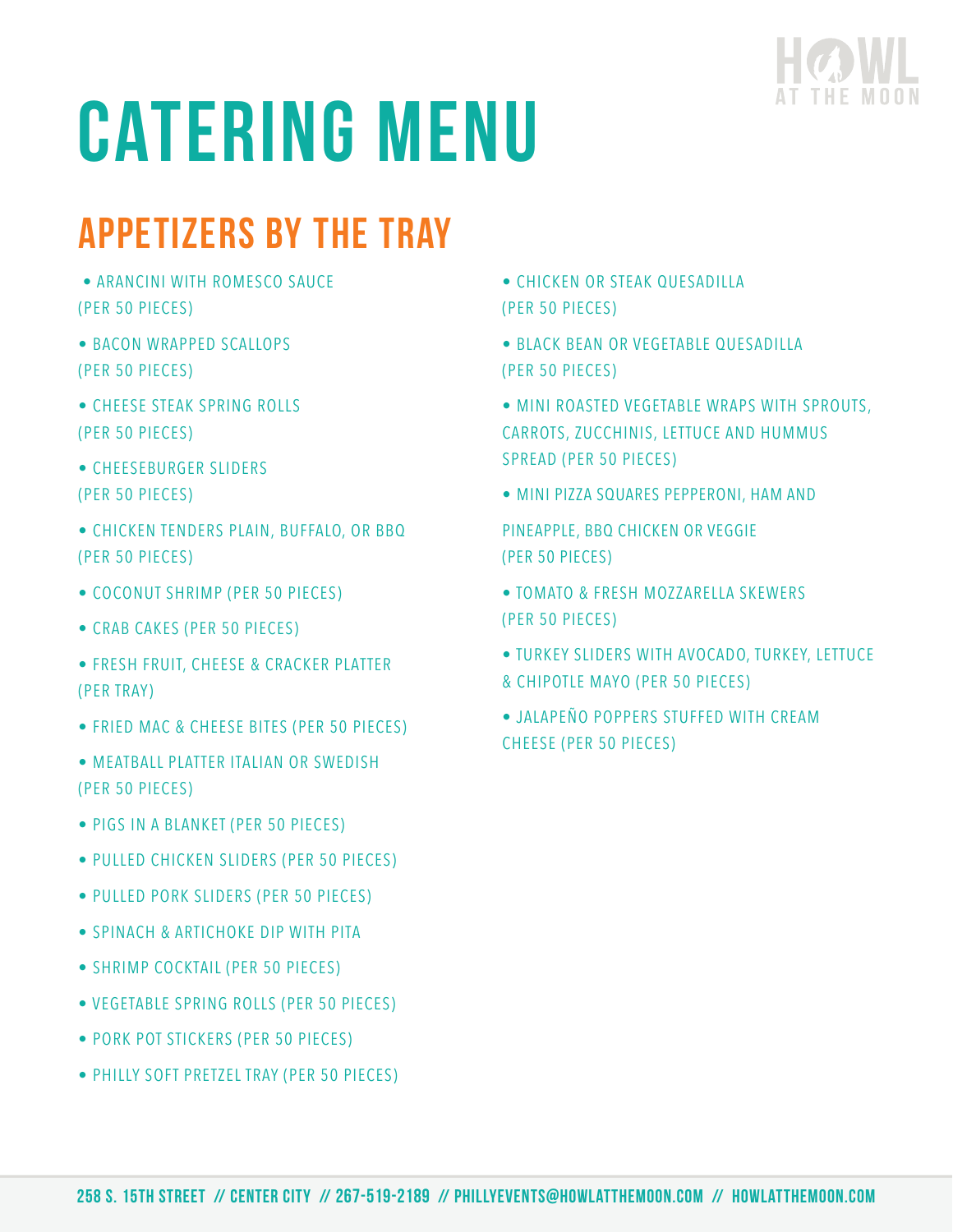

## Menu Option 1

- SEASONAL GARDEN VEGETABLES WITH RANCH DIPPING SAUCE
- SPINACH ARTICHOKE DIP WITH TORTILLA CHIPS
- SEASONAL FRESH FRUIT WITH RASPBERRY CRÈME FRAICHE
- HUMMUS AND VEGETABLE PLATTER WITH GRILLED PITA
- CHEESE DISPLAY-SHARP PROVOLONE, SMOKED GOUDA, ENGLISH CHEDDAR AND BRIE WITH **CRACKERS**
- MEATBALLS IN MARINARA SAUCE, BBQ OR SWEDISH SAUCE
- VEGETABLE SPRING ROLLS WITH DUCK SAUCE
- PIGS IN A BLANKET
- CHICKEN WINGS WITH BUFFALO SAUCE, BBQ OR TERIYAKI GLAZE
- CHICKEN TENDERS WITH BUFFALO SAUCE, BBQ OR TERIYAKI GLAZE
- CHEESEBURGER SLIDERS
- MINI CRAB CAKES
- PULLED PORK SLIDERS
- SHRIMP COCKTAIL
- CHEESE STEAK EGG ROLLS
- PORK POT STICKERS
- SOFT PRETZEL BITES
- RIGATONI BOLOGNESE
- CHICKEN MARSALA WITH ROSEMARY POTATOES
- 3 CHEESE MAC AND CHEESE (CHEDDAR, JACK AND PARMESAN)
- CHICKEN OR EGGPLANT PARMESAN
- GARDEN SALAD-CUCUMBERS, RED ONION AND TOMATO WITH CHOICE OF TWO DRESSINGS (BLUE CHEESE, BALSAMIC, RANCH, ITALIAN OR HONEY MUSTARD)
- CAESAR SALAD WITH GARLIC HERB CROUTONS
- BLACK BEAN OR VEGETABLE OUESADILLA
- CHICKEN OUFSADILLA
- MINI ROASTED VEGETABLE WRAPS WITH SPROUTS, CARROTS, ZUCCHINIS, LETTUCE AND HUMMUS SPREAD
- MINI PIZZA SQUARES PEPPERONI, HAM AND PINEAPPLE, BBQ CHICKEN OR VEGGIE
- TOMATO & FRESH MOZZARELLA SKEWERS
- TURKEY SLIDERS WITH AVOCADO, TURKEY, LETTUCE & CHIPOTLE MAYO
- JALAPEÑO POPPERS STUFFED WITH CREAM CHEESE (PER 50 PIECES)
- •ASSORTED BROWNIES, DESSERT BARS AND CREAM PUFFS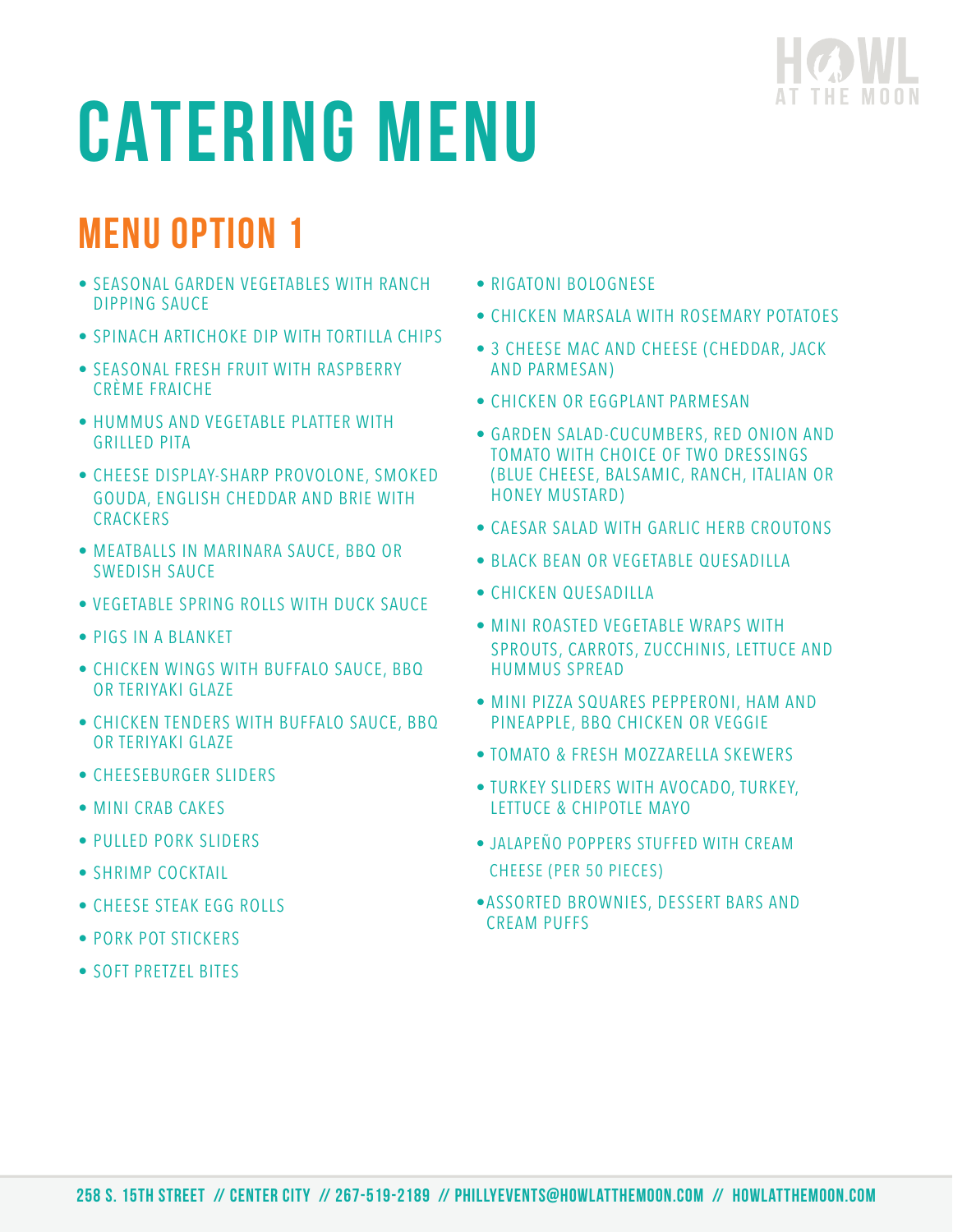

### Menu Option 2

### *SELECT 2 STARTERS*

- ARANCINI WITH ROMESCO SAUCE.
- SEASONAL GARDEN VEGETABLES WITH RANCH DIPPING SAUCE
- SPINACH ARTICHOKE DIP WITH TORTILLA CHIPS
- SEASONAL FRESH FRUIT WITH RASPBERRY CRÈME FRAICHE
- HUMMUS AND VEGETABLE PLATTER WITH GRILLED PITA
- CAPRESE PLATTER FRESH MOZZARELLA, HEIRLOOM TOMATOES, BASIL AND BALSAMIC
- CHEESE DISPLAY SHARP PROVOLONE, SMOKED GOUDA, ENGLISH CHEDDAR AND BRIE WITH **CRACKERS**
- MEATBALLS WITH MARINARA, BBQ OR SWEDISH SAUCE
- VEGETABLE SPRING ROLLS
- PIGS IN A BLANKET
- COCONUT SHRIMP
- PORK POT STICKERS
- CHICKEN WINGS BUFFALO SAUCE, BBQ OR TERIYAKI GLAZE
- SOFT PRETZEL BITES
- CHEESESTEAK EGG ROLLS
- MAC AND CHEESE BITES
- MINI PIZZA SQUARES PEPPERONI, HAM AND PINEAPPLE, BBQ CHICKEN OR VEGGIE
- TOMATO & FRESH MOZZARELLA SKEWERS
- JALAPEÑO POPPERS STUFFED WITH CREAM CHEESE (PER 50 PIECES)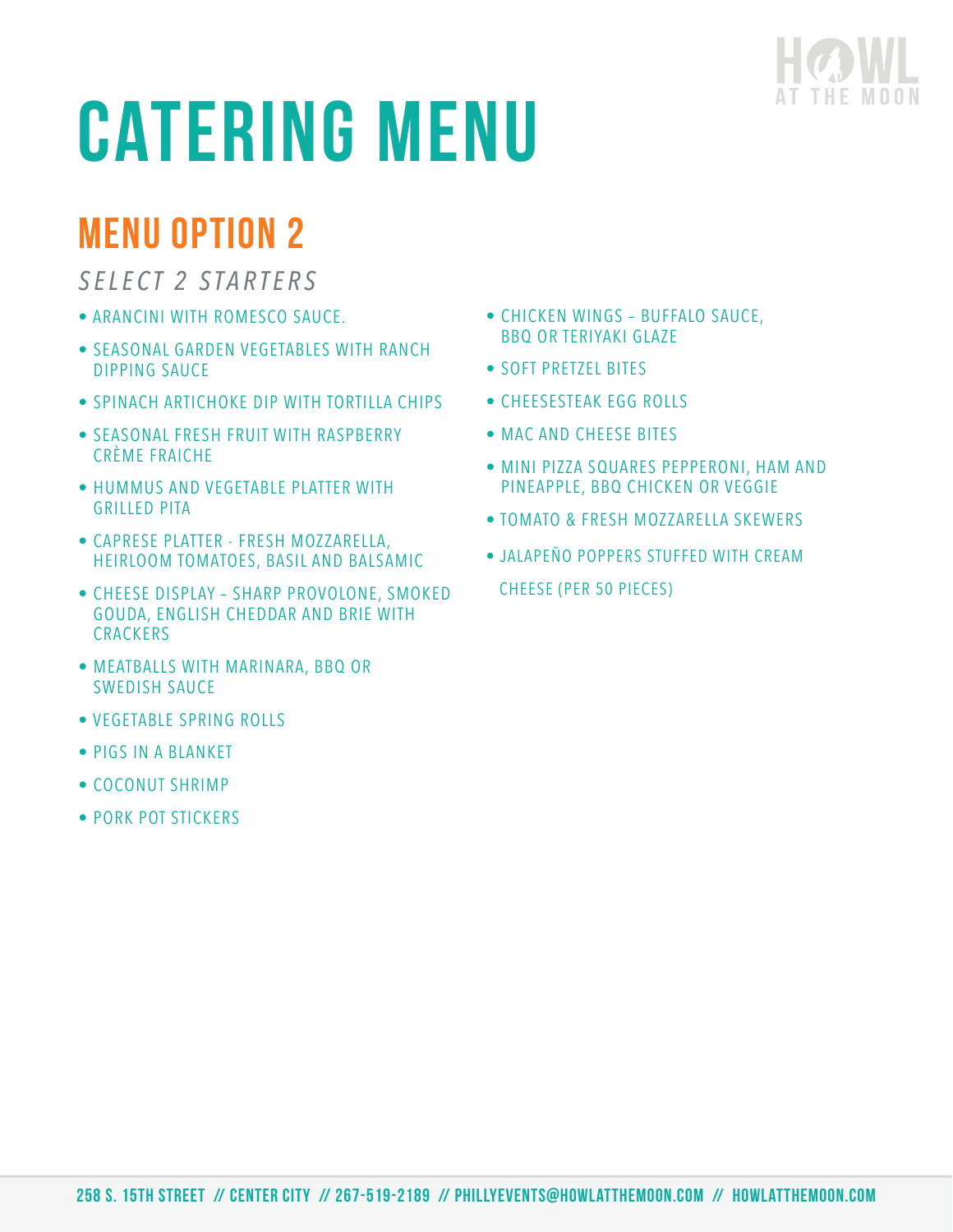

### Menu Option 2 (CONTINUED)

*SELECT 1 SALAD*

- CAESAR SALAD WITH GARLIC HERB CROUTONS, PARMESAN CHEESE
- GARDEN SALAD-CUCUMBERS, RED ONION AND TOMATO WITH CHOICE OF TWO DRESSING (BLUE CHEESE, BALSAMIC, RANCH, ITALIAN OR HONEY MUSTARD)
- SPINACH AND KALE SALAD WITH PISTACHIOS, BLUE CHEESE, ROASTED RED PEPPERS AND BALSAMIC VINAIGRETTE

### *SELECT 2 SIDES*

- ASIAN STIR FRY VEGETABLES
- ROSEMARY ROASTED POTATOES
- SMASHED RED BLISS POTATOES WITH GARLIC AND THYME
- GRILLED ZUCCHINI AND YELLOW SQUASH
- MAC AND CHEESE
- FRENCH FRIES
- HERB RICE PILAF
- PENNE ALA VODKA

#### *DESSERTS*

• ASSORTED BROWNIES, DESSERT BARS AND CREAM PUFFS

### *SELECT 2 ENTREES*

- ROASTED SALMON WITH GARLIC HERB CRUST
- GUINNESS BRAISED SHORT RIBS
- MARYLAND BLUE CRAB MAC AND CHEESE
- ROASTED TOP ROUND WITH AU JUS
- CHICKEN PICCATA- GRILLED CHICKEN WITH LEMON, CAPER, WINE, BUTTER SAUCE
- SAUSAGE WITH PEPPERS AND ONIONS
- PENNE VEGETABLE PRIMA VIRA
- EGGPLANT ROLLATINI
- MEATBALLS IN MARINARA
- BALSAMIC CHICKEN WITH FRESH MOZZARELLA, BASIL AND TOMATOES
- PRIME RIB +\$10 PER PERSON
- ROASTED NEW YORK STRIP +\$9 PER PERSON
- CHEF ATTENDED AND CARVED AT BUFFET WITH ROLLS, BUTTER, AU JUS AND HORSERADISH CREAM SAUCE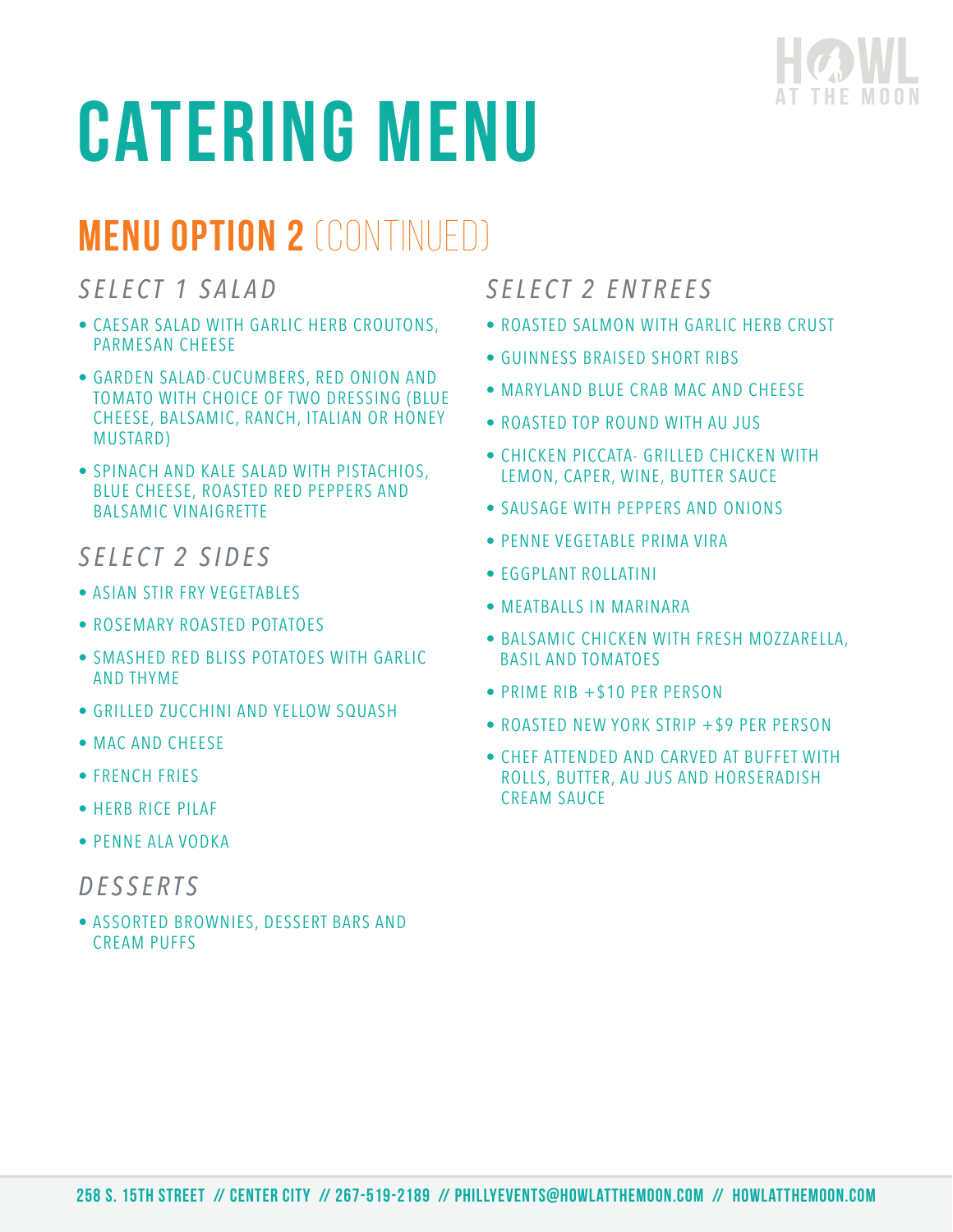

### ADDITIONAL STARTERS

### *BUILD YOUR OWN TACOS AND NACHOS*

• SEASONED GROUND BEEF AND GRILLED CHICKEN, PICO DE GALLO, CHEESE SAUCE, GUACAMOLE, SHREDDED LETTUCE, ONION, TOMATO, JALAPEÑOS, SOUR CREAM, SHREDDED CHEESE

#### *MASHED POTATO MARTINI BAR*

• RED BLISS MASHED POTATOES WITH TOPPING SUCH AS SOUR CREAM, CHEDDAR CHEESE, BROCCOLI, BACON, SCALLIONS AND JALAPENOS

#### *M A C A N D C H E E S E B A R*

• BROCCOLI, BACON, JALAPENOS, SCALLIONS, SHREDDED CHEDDAR, CRUMBLED BLUE CHEESE, SUN-DRIED TOMATO

#### *PASTA STATION*

- CHEF ATTENDED
- **CHOICE OF 2:**
	- Gemelli Granchio: tossed with spinach, tomatoes and crab meat in a garlic cream sauce
	- Penne Ala Pollo: tossed in a blush alfredo with grilled chicken and broccoli
	- Tri Colored Rotini Primavera: Mixed Garden Vegetables tossed in Garlic Alfredo Sauce
	- Pasta Gamberetto: Bowtie Pasta in Garlic Sauce with baby shrimp and sundried tomatoes
	- Penne Tuscan: Served with mozzarella, grilled chicken and marinara sauce
	- Rigatoni Aribiata: tossed in a spicy marinara with prosciutto
	- Peas & Past: Vodka Blush Sauce with peas and crispy prosciutto
	- Carbonara: Rigatoni in alfredo sauce with peas and pancetta

#### *P R E M I U M D E S S E R T S T A T I O N*

• ASSORTED CHEESE CAKES, CUPCAKES AND ITALIAN PASTRIES

#### *C A N D Y B A R*

• DELICIOUS CANDY BUFFET FEATURING AN ASSORTMENT OF CANDIES CUSTOMIZED FOR YOUR EVENT. GREAT AS A DESSERT OR PARTY FAVOR FOR YOUR GUESTS.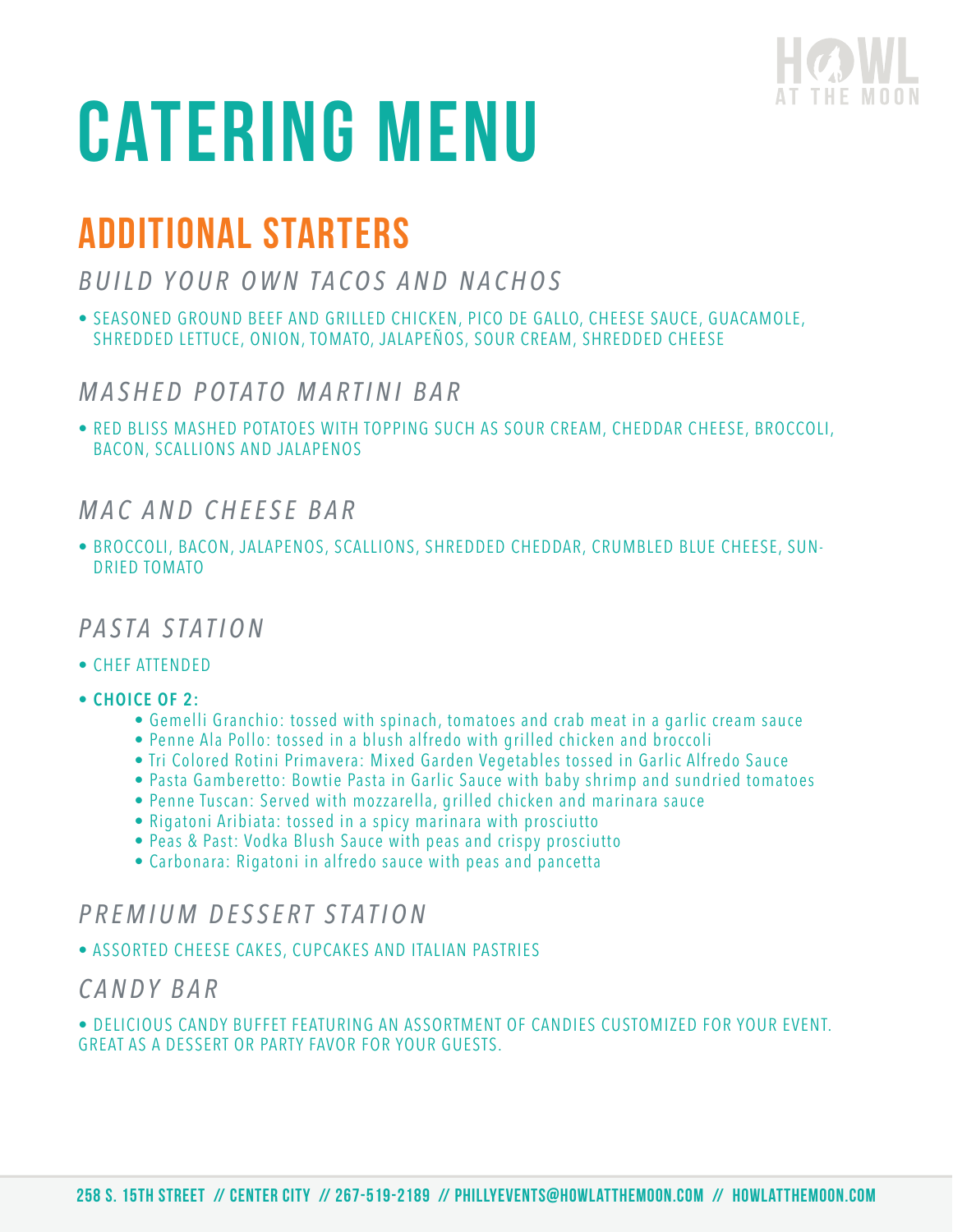

## Build Your Own Slider Bar

**50 PERSON MINIMUM ADD GLUTEN FREE SLIDER BUNS** *AVAILABLE UPON REQUEST FOR A SMALL UPCHARGE - 50 PERSON MINIMUM*

#### *CHOICE OF 3:*

#### *INCLUDED:*

Pulled pork Turkey burger Hamburger Portobello Buffalo Chicken Chicken Parm

Ketchup Mustard Lettuce Tomato

#### *CHOICE OF 8:*

American cheese Blue cheese crumbles Cheddar cheese Mozzarella cheese Swiss cheese Bacon Baby greens Sautéed onions Sautéed mushrooms Roasted red peppers Relish Pickles Jalapeños Guacamole Chipotle mayonnaise Garlic aioli Spicy ketchup Marinara